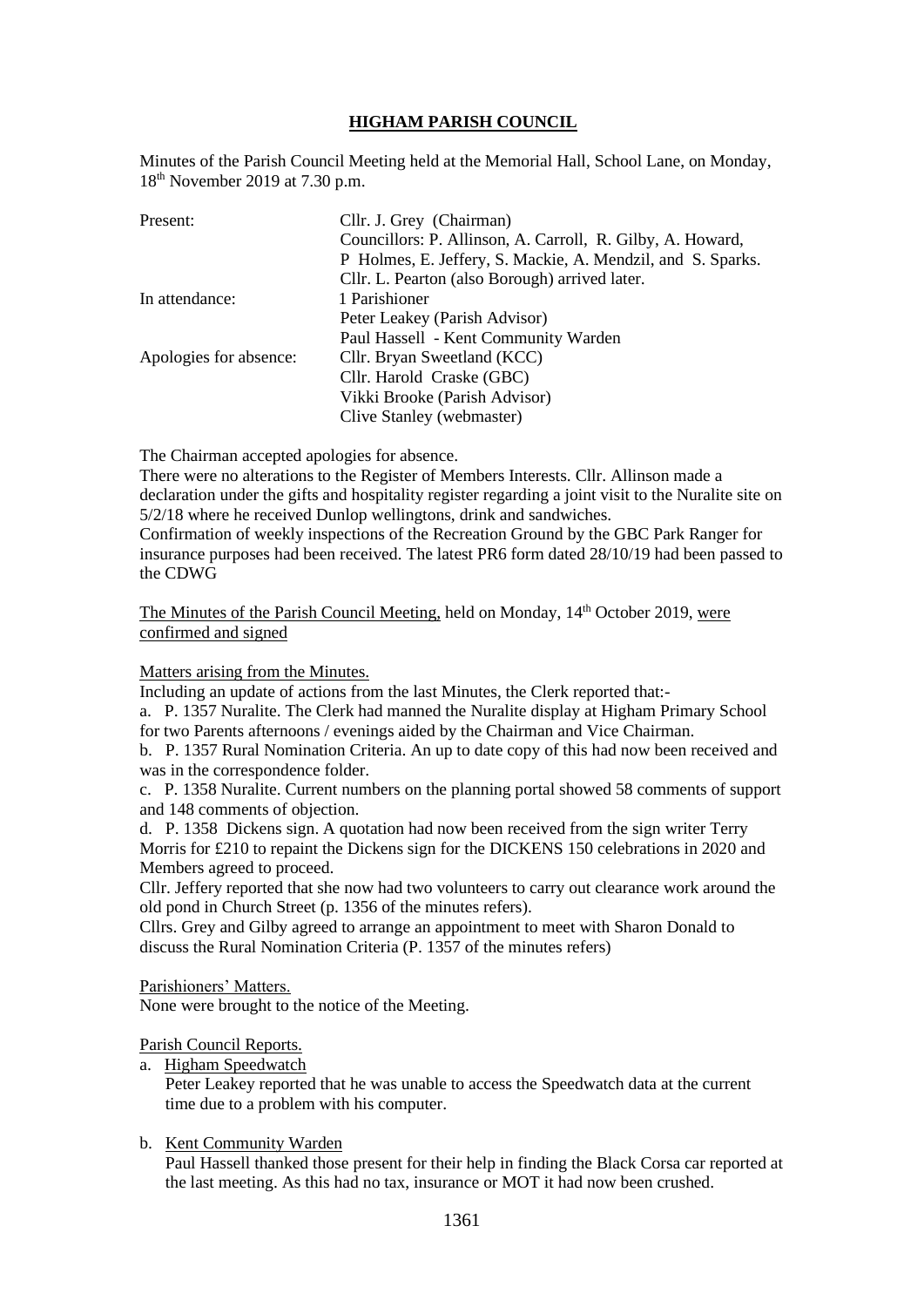He reported complaints from Parishioners regarding a red micra car which often parked at the top of Gads Hill, close to the junction with Telegraph Hill, obstructing the cycle lane.

## To evaluate the success of the Firework Display.

Cllr. Mackie thanked all those who had helped to make the Firework Display such a success. It was estimated that around 1000 people had attended the event and a total of £1014 in donations had been collected in the buckets. There had been many favourable comments on Facebook but also a complaint regarding the expectation of a donation by a volunteer when the display had been provided free of charge. The Clerk confirmed that an unexpected additional £650 plus VAT had been added to the final invoice for extra work commissioned by Cllr. Allinson.

# To further discuss the Parish Council website development.

Cllr. Gilby reported that the domain would shortly be transferred to Netwise and go live before Christmas. He would send written instructions for all Parish Councillors about how to start using their new email addresses. It was agreed that no personal details of any Parish Councillor would be displayed on the new website. Contact details for the Clerk would continue to be displayed in the normal way. The same would apply on the annual Church Christmas leaflet which was shortly to be produced.

## To receive an update regarding the renewal of the Memorial Hall Lease.

The Clerk reported that she had attended the recent Memorial Hall AGM when all Trustees had stood down and had then been re-elected. The Members of the Memorial Hall Committee were due to meet with Jenny Bradbury, charitable law expert at Action with Communities in Rural Kent, to discuss the Trust Deed and the role of the Trustees. Once this had taken place a further meeting with the Parish Council would be held.

## Annual Parish Newsletter 2020.

The Clerk advised that reports for the 2020 Newsletter would be requested in the new year. The Newsletter would be edited this year by Cllrs Jeffery and Mendzil.

## Councillors' Matters.

## County.

As Cllr. Sweetland did not attend the meeting no report was given.

## Borough.

As Cllr. Craske did not attend the meeting no report was given.

## Parish.

Cllr. Allinson highlighted an old KCC road sign for Higham buried in the hedge near the Anisa restaurant in Gravesend Road. It was suggested that the sign writer might quote for the restoration of this.

Members gave approval for Cllr. Mendzil to apply for grant funding for new items of play equipment for the Recreation Ground on behalf of the Parish Council.

The Chairman reported that the Steadman Close street name sign to the green island at the head of the close had been hit and was damaged. There was also a deep pothole in this vicinity.

## **BREAK FOR REFRESHMENTS**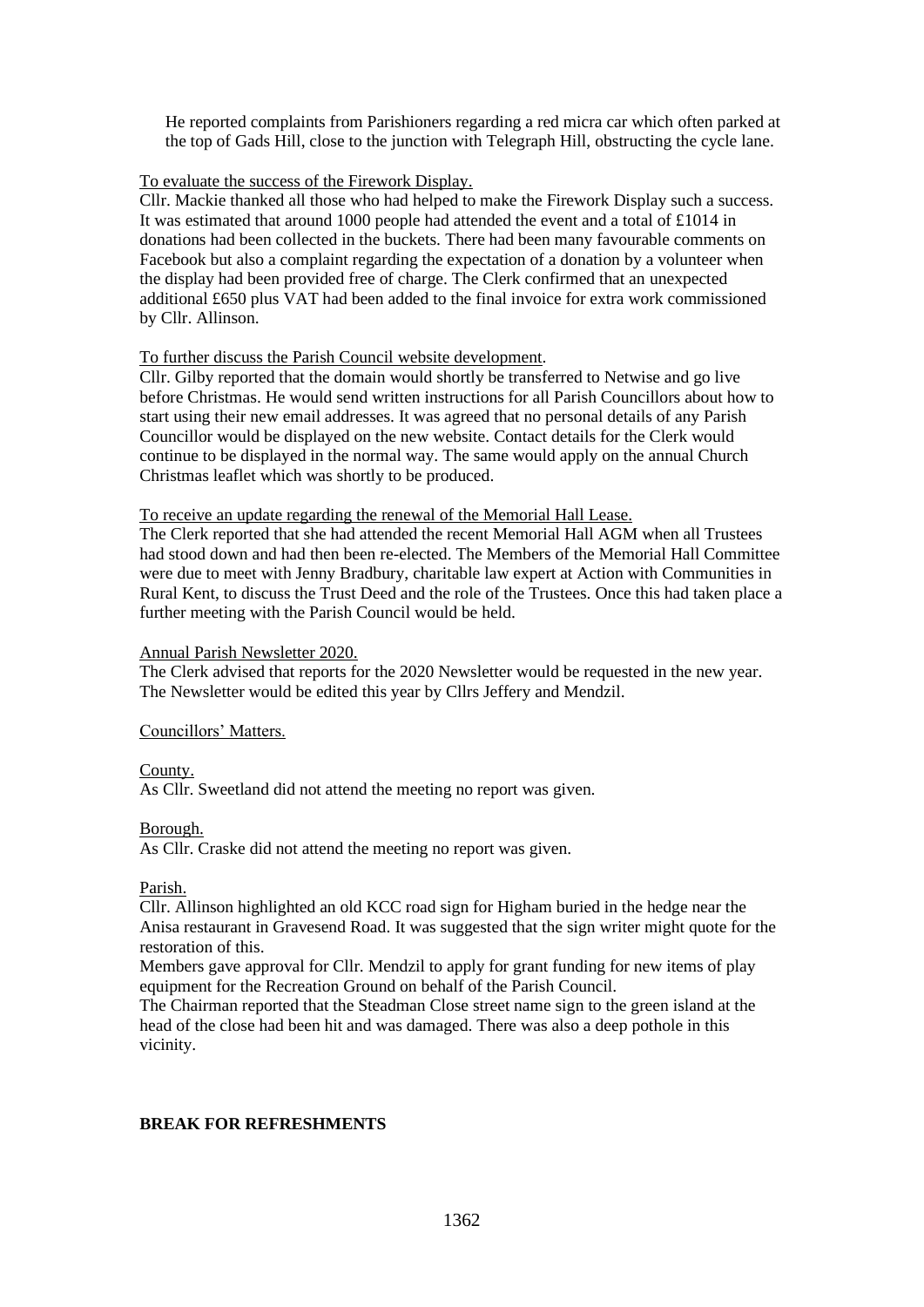## Reports.

a. Planning.

The following planning applications had been received by the Planning Committee:-

#### Appln. no. 20191012 Land At, Bull Lane

Change of use of land for agricultural use as a smallholding including horticulture and livestock.

## Appln. no. 20191174 27, Chilton Drive.

Construction of dormer extensions in the front and rear roof slopes and conversion of the roofspace into habitable rooms, erection of a single storey rear extension and installation of paved rear patio.

b. Community Development Working Group

 Cllr. Mackie reported that he was currently making enquiries regarding an outdoor cinema for use on the Recreation Ground.

 Cllr. Allinson circulated a sheet giving an update of the refurbishment progress and usage of the Pavilion since 1/3/19 which had been compiled by the Pavilion Management Committee.

## c. Infrastructure Working Group

 An update had been circulated by Cllr. Sparks. It was agreed to go ahead with the yellow lines as the initial costs had already been paid and the one resident who had responded was keen to see it proceed. KCC had indicated that it would cost between £15k and £20k to implement a weight restriction on Forge Lane, Villa Road and School Lane. It was agreed to ask Cllr. Sweetland if he would fund tracking strips to count the number of lorries which travelled down School Lane to assess the size of the problem. Kent Highways would also be asked if the Parish Council could put up its own signs to indicate that the roads were "unsuitable for large vehicles". It was agreed that double height kerbs were better than wooden post in stopping parking on grass verges within the village. Cllr. Sparks agreed to enquire regarding the cost of these. A further tree quote had been received from a company used by the Borough Council. The contractor would keep the logs on site to reduce the cost and would provide sight of the necessary certification. Members agreed to proceed with KLJ Tree Services at a cost of £7750. Unlit street lights had all been reported, a blocked drain in Villa Road by the pub/library car park and continuing drainage problems in Hermitage Road. The proposed Joint Working Groups Meeting on 2/12/19 would deal with a discussion on the key actions for 2020 regarding the Village Plan, other outstanding highways issues and the Great British Spring Clean 2020.

d. Executive Management Working Group

 Cllr. Jeffery reported that supplies of winter salt were to be topped up with a further delivery from KCC both to the salt bins throughout the village and the village salt store.

Finance.

The Clerk asked for approval for the items shown below, this being proposed by Cllr. Howard, seconded by Cllr.Carroll and agreed by all Members.

| Clerks salary (October)                                               | 1150.95 |
|-----------------------------------------------------------------------|---------|
| <b>HMRC</b> (PAYE/NI October)                                         | 212.62  |
| KCC (LGPS October)                                                    | 433.52  |
| Phoenix Fireworks Ltd. (revised balance for firework display)         | 3855.00 |
| Singlewell Stationery and Print Ltd. (fireworks leaflets and notices) | 257.56  |